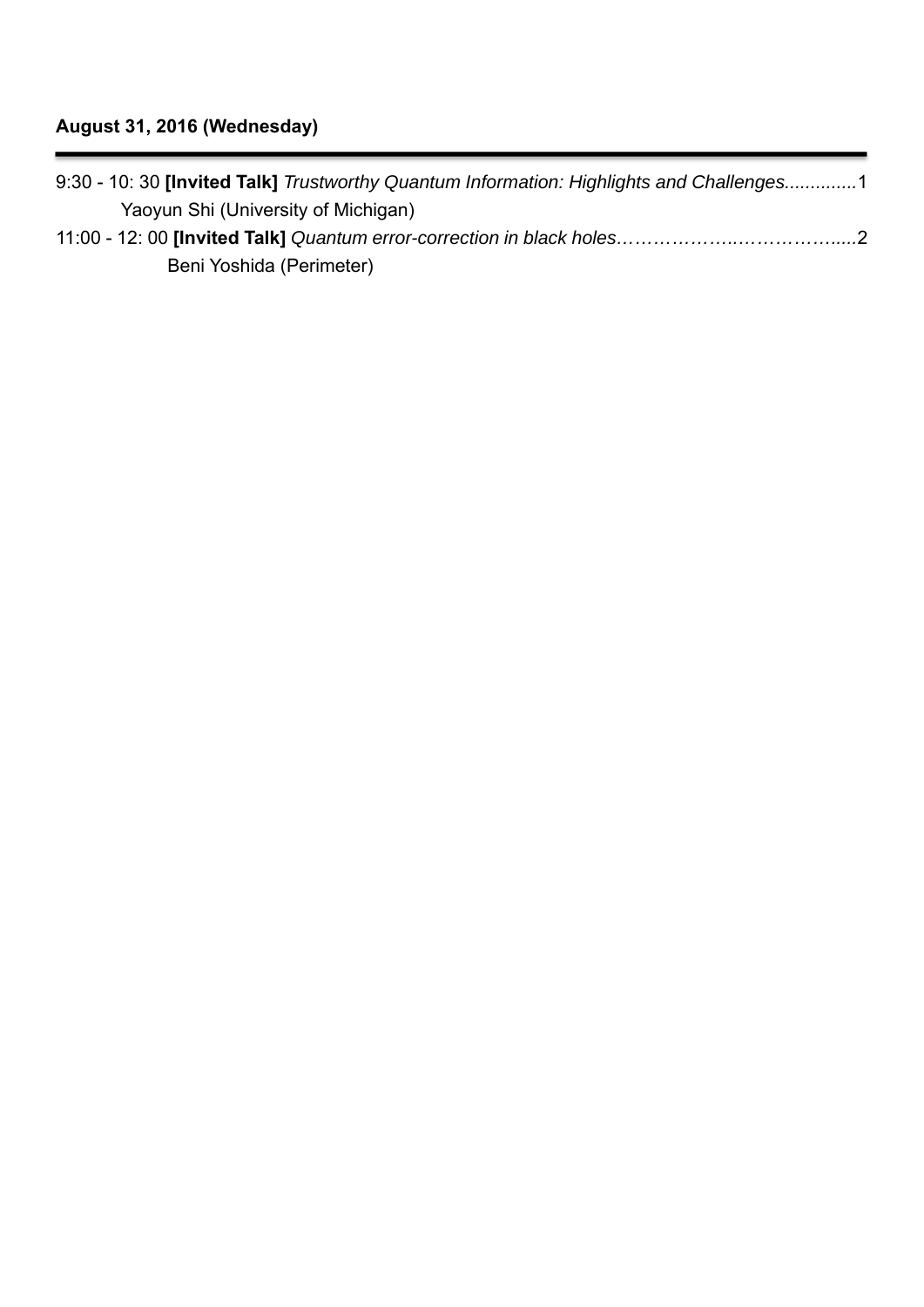## Trustworthy Quantum Information: Highlights and Challenges

Yaoyun Shi

## University of Michigan

Abstract. The first generation of quantum information applications are \*trusted\* solutions: when a quantum state needs to be created or a quantum operation needs to be applied, the user simply believes that his/her quantum hardware executes the instructions according to the specifications. The past few years have witnessed the rapid development of a new generation of quantum information applications. They are \*trustworthy\* in the sense that a quantum device has to prove to the user that it is operating as expected. Trustworthy quantum information enables verification of potentially faulty quantum devices and provides resilience against adversarially prepared quantum devices. These practical motivations often lead to fundamental questions about quantum information. In this talk, I will present some of the highlights in this emerging area and invite the audience to research the many fundamental and challenging open problems.